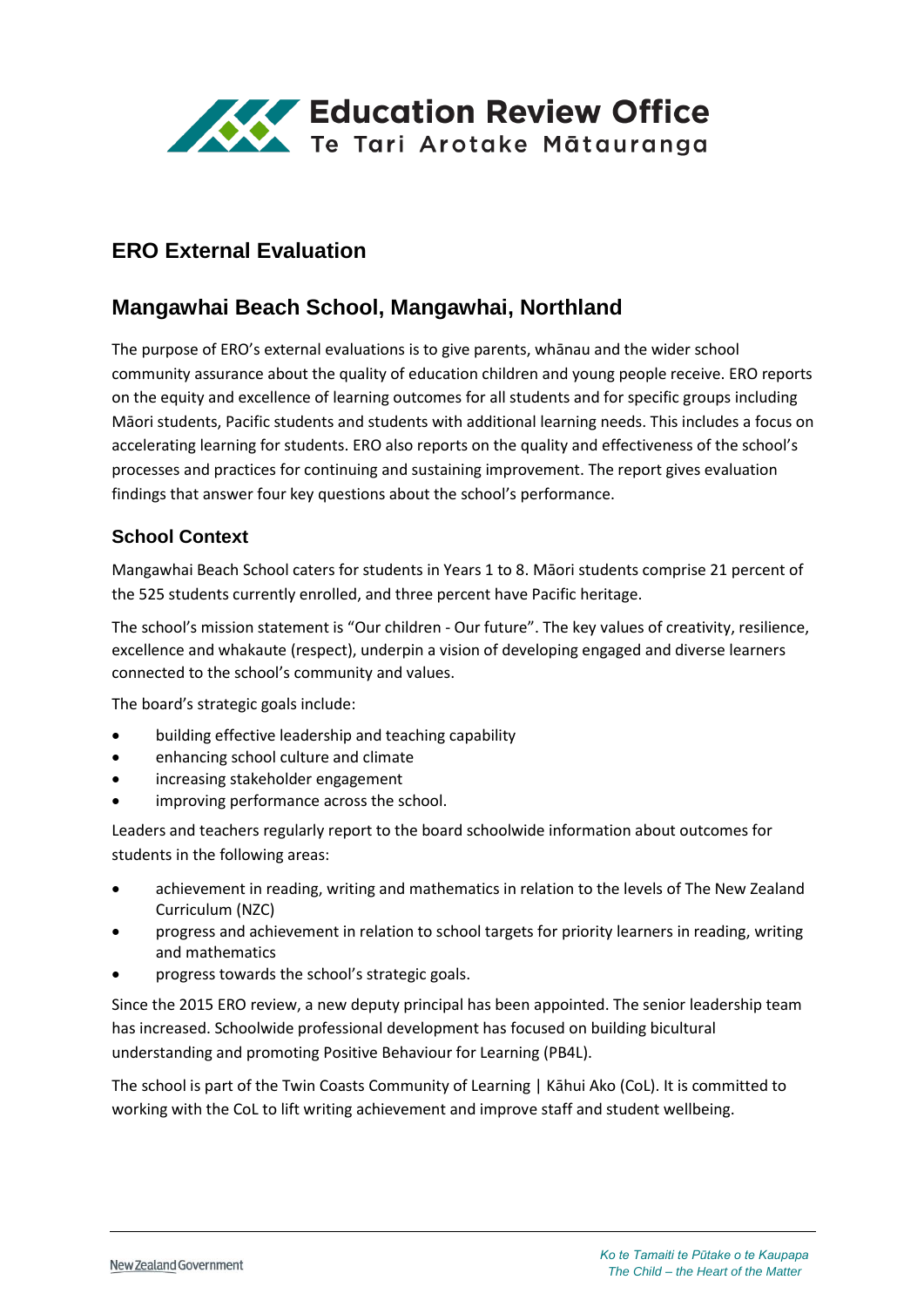## **Evaluation Findings**

## **1 Equity and excellence – achievement of valued outcomes for students**

### 1.1 How well is the school achieving equitable and excellent outcomes for all its students?

The school is very effective in achieving equitable and excellent outcomes for its learners.

Schoolwide achievement data show consistently high achievement levels in reading, writing and mathematics for all groups of students. Most students achieve at or above the expected New Zealand Curriculum (NZC) levels.

Data from 2018 indicate that most Māori students achieve at or above expectations in reading, writing and mathematics. The school's small number of Pacific learners also achieve well.

### 1.2 How well is the school accelerating learning for those Māori and other students who need this?

Leaders and teachers are very effective at responding to students whose learning and achievement needs acceleration.

School data show that strategies for accelerating learning have a positive impact for all learners, including Māori and Pacific. Māori student achievement has improved over time. Students with additional learning needs achieve well and make accelerated progress. The schoolwide focus on mathematics has contributed to gains in achievement for all students.

## **2 School conditions for equity and excellence - processes and practices**

## 2.1 What school processes and practices are effective in enabling achievement of equity and excellence, and acceleration of learning?

School staff are highly committed to improving the extent to which te ao Māori is woven throughout the curriculum and reflected in the school environment. This focus has a positive effect on the engagement, development and wellbeing of learners.

Māori students benefit from the deliberate focus on increasing bicultural practices throughout the school. Trustees, staff and whānau provide opportunities for Māori learners to succeed as Māori, and for all students to learn about the bicultural heritage of Aotearoa New Zealand. There are increasingly strong connections with whānau and local iwi. This is supported by the board's strategic employment of a whānau Māori representative to support tikanga Māori.

Strong learning-centred relationships have created a highly engaged school community. Effective reciprocal communication supports and strengthens these relationships. Parents and whānau have very good opportunities to contribute to their children's learning, the curriculum and school direction. Student engagement is increased through these partnerships.

Students benefit from a rich and broad curriculum that is highly responsive to their individual strengths and interests. They learn and participate in caring, collaborative and inclusive learning communities that support them to excel academically. Pastoral care and learning support services are focused on student supporting engagement and reducing barriers to learning.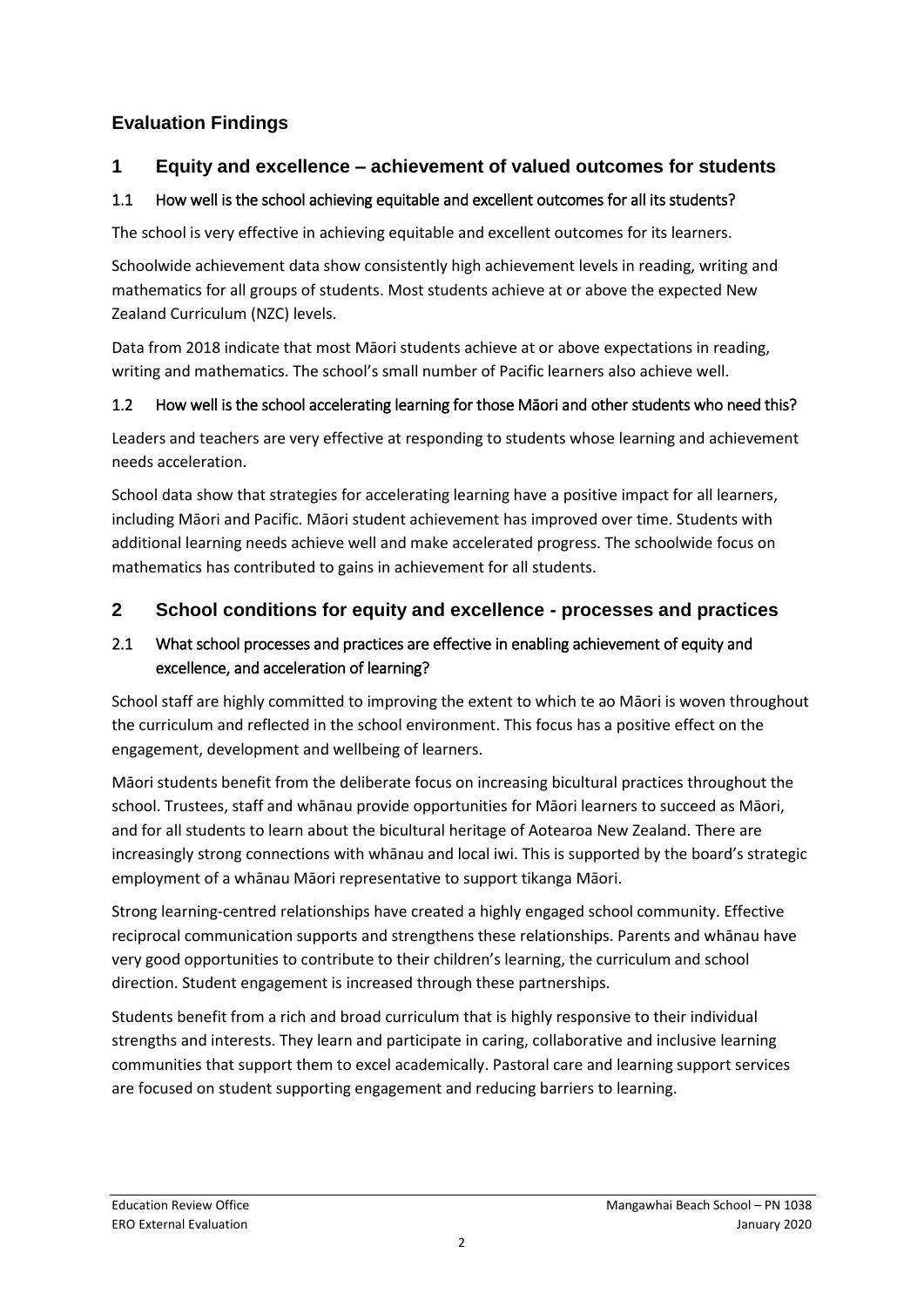Students participate in authentic, relevant learning experiences. There is an increasing focus on promoting students' critical thinking and social responsibility. This is evident in students' projects within the wider community. These projects enrich engagement and increase opportunities for students to develop leadership, communication and collaboration skills.

School leadership is highly effective, strategic and focused on improvement. Leaders promote and lead a collaborative and respectful learning culture with very clear and equitable expectations for all. Leaders enact the school's vision, values and priorities to support students' learning progress and promote their wellbeing. They build and maintain strong professional and relational trust across the school community. These well-considered leadership approaches provide a cohesive foundation for continued school development and direction.

Leaders have a coherent approach to building staff professional capability and collective capacity. An ongoing professional development programme enables middle leaders to further develop their skills in senior management. Schoolwide professional learning has focused on building shared understandings of and coordinated approaches to lifting student achievement.

Teachers and leaders have good systems to track and monitor the progress and achievements of individual students who need additional support. These systems are supported by highly effective communication strategies for sharing knowledge around improvement.

The board provides sound governance. Trustees are collaborative and bring a range of skills to their role. They are improvement focused and have high expectations for students' success. Trustees make strategic and considered decisions for ongoing improvement to support student learning.

### 2.2 What further developments are needed in school processes and practices for achievement of equity and excellence, and acceleration of learning?

Leaders, teachers and trustees plan to further deepen internal evaluation and inquiry-based research, particularly in relation to stewardship and curriculum initiatives, to sustain ongoing improvements. More in-depth evaluation could usefully focus on gauging the consistency of schoolwide practices, and using evidence and including the parent community's contributions and perspectives to a greater extent. Deeper evaluation practice could also support the development of further opportunities for students to lead their own learning, increase their creativity, and think critically.

## **3 Board Assurance on Legal Requirements**

Before the review, the board and principal of the school completed *the ERO board assurance statement and self-audit checklists*. In these documents they attested that they had taken all reasonable steps to meet their legislative obligations related to the following:

- board administration
- curriculum
- management of health, safety and welfare
- personnel management
- finance
- asset management.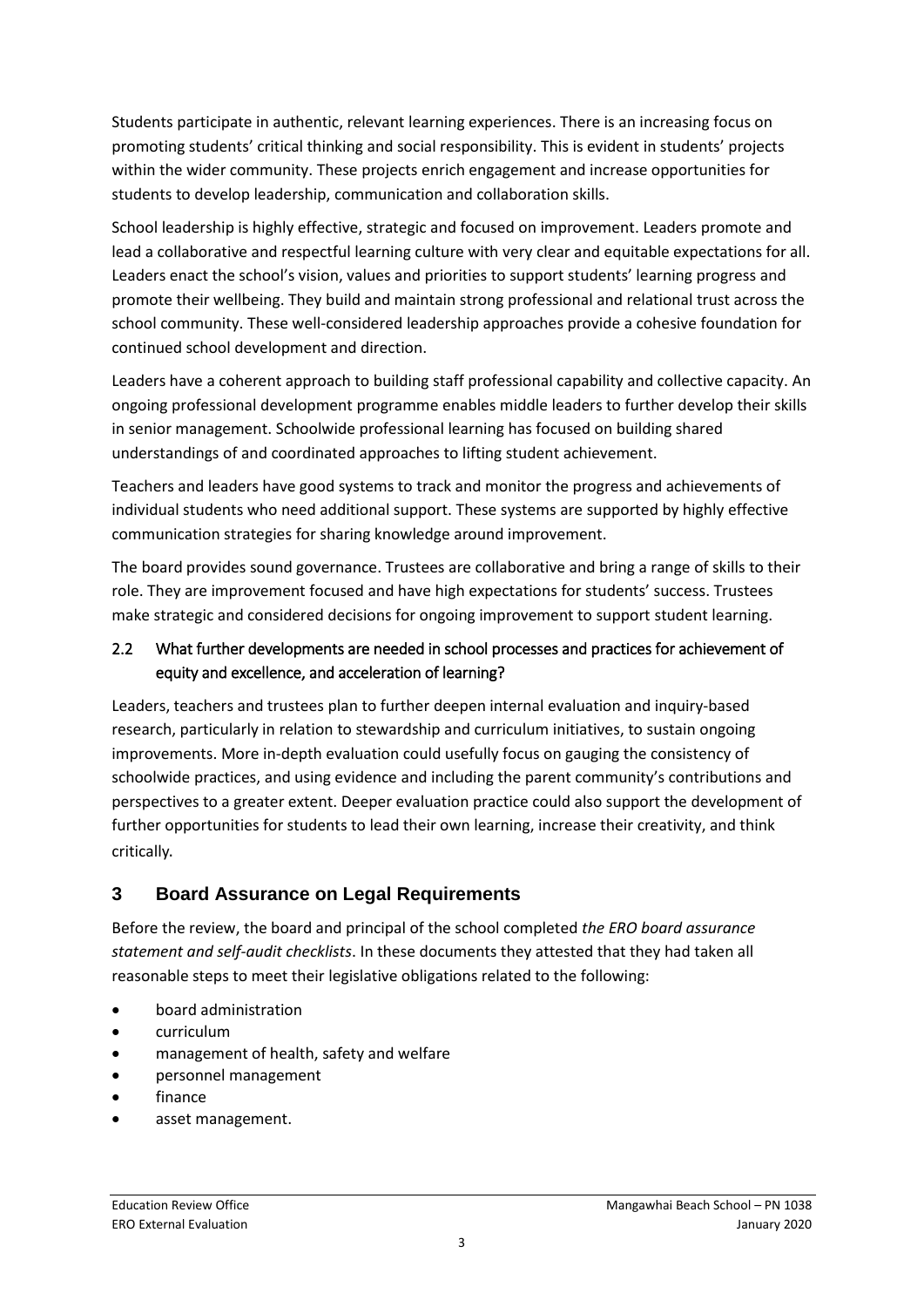During the review, ERO checked the following items because they have a potentially high impact on student safety and wellbeing:

- emotional safety of students (including prevention of bullying and sexual harassment)
- physical safety of students
- teacher registration and certification
- processes for appointing staff
- stand down, suspension, expulsion and exclusion of students
- attendance
- school policies in relation to meeting the requirements of the Children's Act 2014.

## **4 ERO's Overall Judgement**

On the basis of the findings of this review, ERO's overall evaluation judgement of Mangawhai Beach School's performance in achieving valued outcomes for its students is:

#### **Strong**

ERO's Framework: *[Overall Findings and Judgement Tool derived from School Evaluation Indicators:](https://www.ero.govt.nz/assets/Uploads/ERO-18798-1-AF-Overall-findings-and-judgements-document-v4.pdf)  [Effective Practice for Improvement and Learner Success](https://www.ero.govt.nz/assets/Uploads/ERO-18798-1-AF-Overall-findings-and-judgements-document-v4.pdf)* is available on ERO's website.

## **5 Going forward**

#### Key strengths of the school

For sustained improvement and future learner success, the school can draw on existing strengths in:

- leadership that actively supports equity and excellence for all learners
- a culture of high expectations, positive relationships and shared values
- educationally powerful connections with parents and whānau that foster increased student engagement in learning.

#### Next steps

For sustained improvement and future learner success, priorities for further development are in:

• continuing to build schoolwide capability for inquiry and in-depth internal evaluation that focuses on improving achievement outcomes for students.

C, Unfann.

Steve Tanner Director Review and Improvement Services Northern Northern Region 17 January 2020